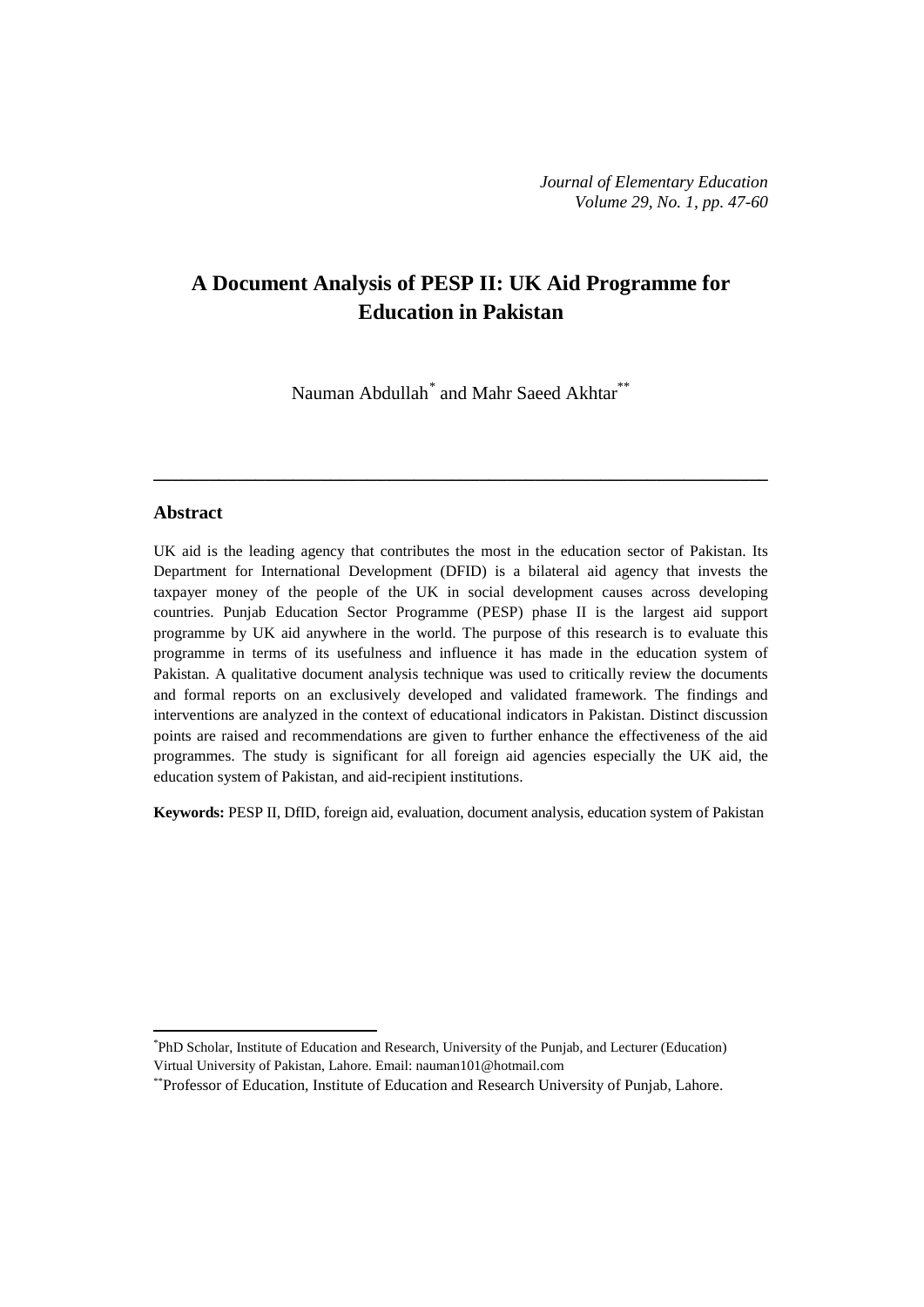# **Introduction**

By population, Punjab is the largest province of Pakistan. The recent population census of Pakistan in 2017 reported a total population of 207,774,520. The Punjab has 110,012,442 out of which males are 55,958,974, females 54,046,759 and 6,709 transgender. A clear majority of rural population 69,625,144 was seen over the urban distribution 40,387,298 (Pakistan Bureau of Statistics, 2018). To provide quality education to this big and diverse population, the finances are not appropriately allocated. Table 1 presents the budgetary figures allocated for the education sector by the Punjab province for a period of 2013-14 to 2018-19 (Government of Punjab, 2018; Institute of Social and Policy Sciences, 2017).

Table 1

*Education Budget Allocation by Punjab Province (2013-14 to 2018-19)*

| <b>Type</b> | 2018-19 | 2017-18 | 2016-17 | 2015-16 | 2015-14 | 2014-13 |
|-------------|---------|---------|---------|---------|---------|---------|
| Recurrent   | 339,860 | 291.840 | 233,176 | 242.343 | 221.039 | 200.110 |
| Development | 33,000  | 53.360  | 63,012  | 44.161  | 38,590  | 32,460  |
| Total       | 372,860 | 345,200 | 296.189 | 286.505 | 259.629 | 232,570 |

*Source:* Budget books and Institute of Social and Policy Sciences

Although the figures in the table reflect an incremental trend in the budget allocations yet, these figures do not ensure quality access to all school-going age children in Punjab. Since Punjab is densely populated, the issues of education quality are also dense in Punjab. A few crucial issues faced by the education sector of Punjab are discussed here. Out of School Children (OOSC) is a long withstanding issue in Pakistan. According to Pakistan Education Statistics (2016-17) based on the data of the 1998 census, OOSC in Pakistan was 22.84 million with more girls than boys. Overall, 40% of this number belongs to Punjab with females exceeding the males. A total of 10,526,976 are OOSC in Punjab, of which 5,265,529 are male and 5,261,447 are female. In the primary level, the OOSC in Punjab is 1,905,295, in middle level 2,865,279, in high secondary level 2,348,792 and in higher secondary level 3,407,610.

The Gender Parity Index (GPI) is much better in Punjab in comparison to other provinces. It stands at 0.96 for primary as compared to the overall 0.87 and 0.96 for secondary as compared to an overall 0.81 GPI to gross enrolment rate. The survival rate to grade five in Punjab is on the lower side i.e. 73%. The pupil-teacher ratio in Punjab is 30, 21 and 23 for primary, secondary and higher secondary levels. The adult literacy rate (15 years and above) in Punjab is 58.8% with males at 68.1% and females at 49.8% (Pakistan Bureau of Statistics, 2016). The Gross Enrolment Ratio (GER) in pre-primary level was 87.5% and that in the secondary level was 42.4% in Punjab. The percentage of female enrolment in pre-primary, primary, middle was 47 and in higher secondary, it was 48 (Pakistan Education Statistics, 2016-17).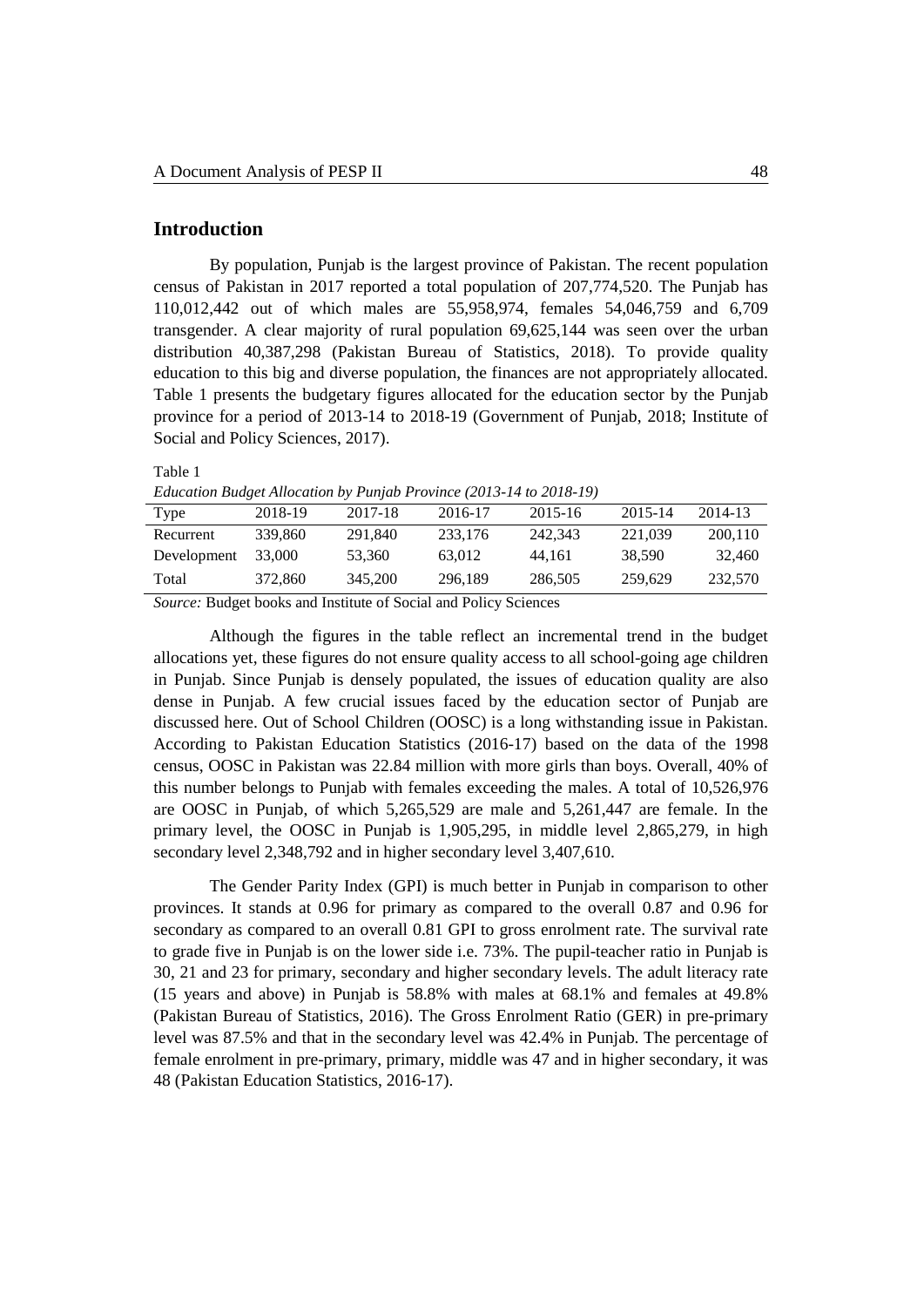The above mentioned educational facts do not illustrate a very optimistic picture of the education indicators of Punjab. To address such grave issues and to provide access to quality education to all, the financial resources are not sufficient. Therefore, international aid agencies offer assistance to the education sector of Pakistan. The Department for International Development (DFID) is a bilateral aid agency of UK aid that offers aid assistance in social development sectors. Lately, aid assistance is given in the form of budgetary support. Along with many other reform programmes, the World Bank had initiated a Punjab Education Sector Programme (PESP) to assist the education sector of Punjab. It was initiated in 2009 and its first phase was completed in 2012. The total committed cost of this project was US \$ 350 Million. It was a comprehensive World Bank project for which funding commitments were opened through the International Development Association (IDA). After its effective completion, phase II was launched by World Bank for which DFID won the bid through IDA.

Punjab Education Sector Programme II (PESP II) is the biggest programme of UK aid for education. It is considered as DFID's largest bilateral programme. It is an extension of PESP I. Emergency in education is Punjab has seen some ambitious steps taken by the Government of Punjab. It was a six-year multipurpose programme spanning from 2013 to 2018. The programme is close to completion and presently in the implementing stage. With numerous reform initiatives combined in this programme, there arises a need to evaluate the influence of this programme on the above-stated education indicators of Punjab. This programme is a huge aid programme, evaluating it to investigate the influence it has made is worthy of research. This evaluation might help the education sector of Punjab, specifically, to examine the uplift in the education indicators through PESP II. Other reform programmes of other aid agencies might benefit from this study as it will provide a threshold in this domain. The outcomes of this research are significant in re-evaluating the aid phenomenon in Pakistan, reassessing the needs assessment, and analyzing the influence of this UK aid through DFID. This study could also assist the recipient institutions of any foreign aid in fully utilizing the aid capacity.

Aid evaluation studies are a consistent phenomenon in the literature (see Birchler, & Michaelowa, 2016; Burde, 2004; Riddell & Zarazua, 2016; Robertson, 2005; Steiner-Khamsi, 2012). DFID has a rigorous monitoring and evaluation mechanism in all international funded programmes. Often DFID hires the services of a third party for external evaluation. The countries where DFID has its funded programmes for education also evaluate the UK aid to assess outcomes. For instance, the programme of results based aid in Rwandan education was evaluated by Upper Quartile and Institute of Policy Analysis and Research (IPAR) Rwanda for each aid year (Upper Quartile, 2015). In the context of Pakistan, scarce research is done on evaluating the aid to education. Limited research such as Anwar and Awan (2010) and Anwar, Khan and Khan (2017) studied the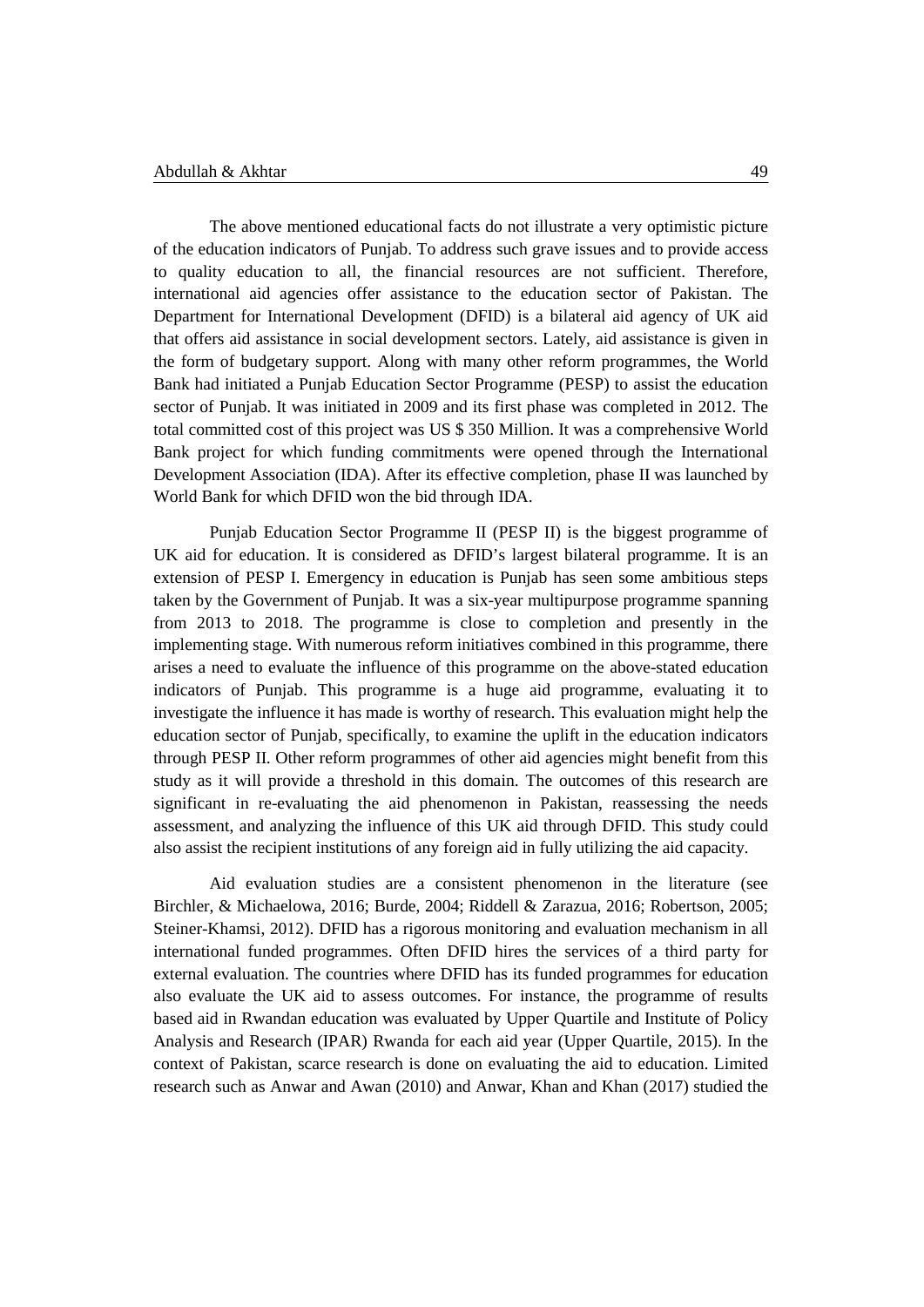impact of foreign aid to education from the perspective of its effectiveness only, whereas relating the aid to education with democracy was studied by (Mahmood, Siddiqi, Iqbal  $\&$ Tabassum, 2009). Therefore, it is high time to evaluate this long term reform programme in terms of its influence on the targeted education indicators in Pakistan. Hence, this study was undertaken with the following specific question.

## **Main Question**

The main question of this study was to critically review the Punjab Education Sector Programme (PESP) phase II and analyze its influence on the education indicators of Pakistan.

#### *Subsidiary questions*

- 1. What were the objectives of the PESP II?
- 2. Interventions initiated to achieve those objectives are aligned and useful?
- 3. In what ways the objectives have been achieved?
- 4. How has PESP II influenced the education indicators of Pakistan?

#### **Methodology**

A qualitative approach was employed in this research and a document analysis method was used to analyze and review the formal reports and other selected documents. Bowen (2009) recommends qualitative document analysis in analytical studies. Document analysis aide the qualitative studies in developing a deep understanding and critique on the phenomenon (Wild, McMahon, Darlington, Liu, & Culley, 2010). A framework was designed and validated by a panel of experts, as suggested for document analysis (Corbin & Strauss, 2008). The panel experts included high profile university professors with above 20 years of teaching and research experience in the evaluation studies. Documents were selected, scrutinized, reviewed, analyzed, and findings were presented in such a way to answer the research questions.

The documents analysed during the document analysis of this Punjab education sector programme Phase-II are: Business case and summary, annual review 1, annual review 2, annual review 3, annual review 4, and logical framework, along with national education reports of Pakistan and Punjab province.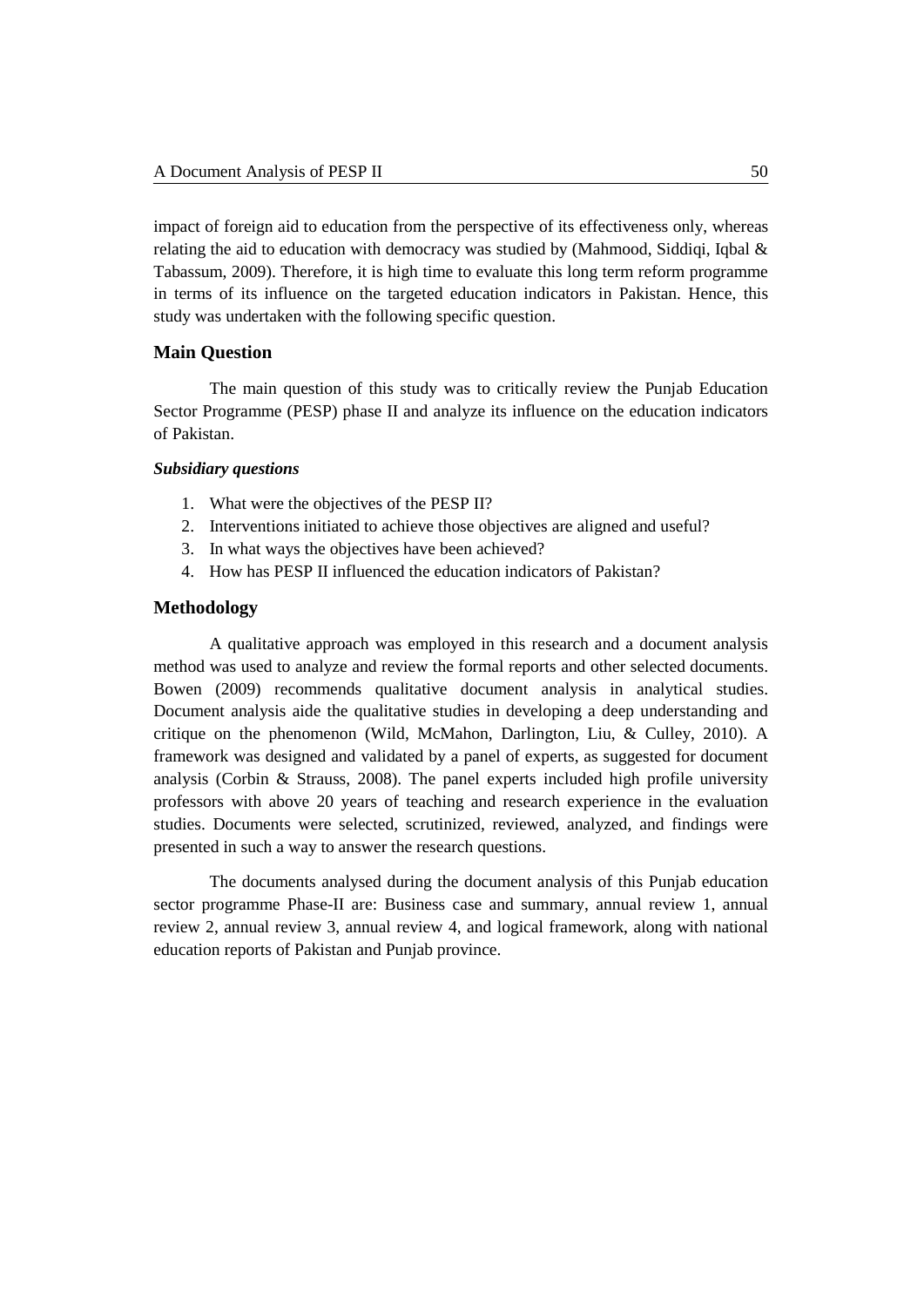### **Procedure of Analysis**

The document analysis was done after the framework was approved by the expert team. It was decided in the ethical considerations that only formal and published reports and documents will be utilized for document analysis purpose. Formal requests were made to the DFID office in the UK and in the foreign affairs office, UK embassy in Pakistan. Both the resources referred to the online resource of UK aid known as 'development tracker' which keeps a track record of all funds, interventions, and planned activities. As part of ethical considerations, the financial figures were taken as presented in the reports and documents in good faith because these payments are made through the governmental channel and a third party called as the fund manager is involved in it. The documents were reviewed against each subsidiary research question. The data thus analyzed is presented in the paper in the form of answers to the subsidiary questions for better understanding. To assess the influence of this programme, the findings and results of the interventions were compared with the education facts and figures of Punjab province. The influence has been discussed contextually in the discussion section of this paper.

### **Punjab Education Sector Programme II (PESP-II)**

World Bank is principally looking after this long term reform programme. For PESP-II, UK aid (DFID) is the working agency. The total DFID funding for this programme was initially 350 Million pounds and was planned for 6 six years from 2013 to 2018. Later an extension was given in the programme and it will now span till March 2020. The total amount is now  $\pounds$  420.5 million. To date (i.e. July 2019), the budget that has been spent is £ 315 million (Development Tracker, 2019).

# *Objectives of PESP II*

The objectives have been conceptualized as an outcome, as nowadays all aid effectiveness is measured in terms of the outcomes. The main outcome of this programme is 'more children in school, staying longer and learning more.' To achieve the outcome, certain time-bound outputs are determined which helps in ultimately achieving the outcome.

The outputs of this programme are as follows.

- 1. More children in school, staying longer and learning more.
- 2. Better managed, more accountable education system.
- 3. Better teacher performance and better teaching.
- 4. Better learning environment.
- 5. Improved access to schools, especially in priority districts.
- 6. Enhanced demand for education.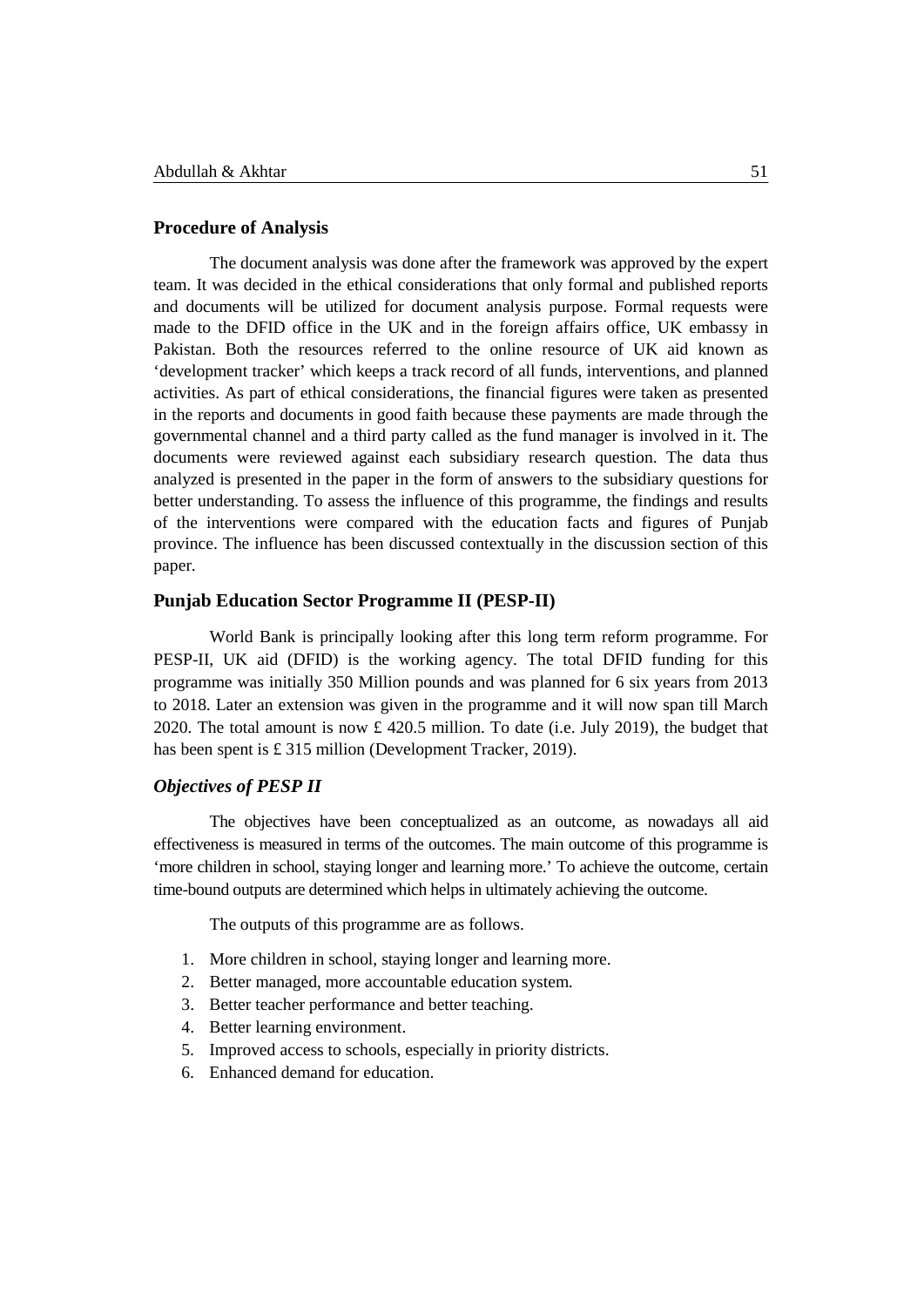#### **Who are the recipients of this UK aid PESP-II? How are the recipients selected?**

Initially, PESP-II was started with a budget of £350.3 million with six major components that are given below in the table. This programme is related to the School Education Department (SED) and its affiliated departments such as Punjab Education Foundation (PEF), Punjab Examination Commission (PEC), Programme Monitoring and Implementation Unit (PMIU) and Quaid-e-Azam Academy for Educational Development (QAED). Besides, these government departments there were a few private sector and civil society organizations involved in this programme, such as Lahore University of Management Sciences (LUMS) and Ghazali Education Trust (GET). They can be termed as sublets or local recipients. Therefore, these were the major recipients of PESP II and they were selected based on the six key components of this programme.

| SR# | Components                  | Purpose                                                 |  |  |
|-----|-----------------------------|---------------------------------------------------------|--|--|
|     | Sector Budget Support       | Provided funds to the government of Punjab to           |  |  |
|     | (SBS)                       | improve access and quality in government schools.       |  |  |
| 2   | School infrastructure       | Provided missing facilities and extra classrooms.       |  |  |
| 3   | Capacity and Quality        | Providing funds to Punjab Education Foundation          |  |  |
|     | building of Punjab's        | (PEF).                                                  |  |  |
|     | low-cost private sector     |                                                         |  |  |
| 4   | Access to finance           | Expanding low-cost private sector schools in            |  |  |
|     |                             | underserved areas.                                      |  |  |
| 5   | Civil Society Organizations | Targeted support in 11 low performing districts.        |  |  |
|     | Scholarship programme       | Higher education and girls' higher secondary education. |  |  |

*Major Components of PESP II*

Table 2

In order to achieve these above mentioned six components and monitoring and evaluation purpose, another component 'Technical Assistance' was established. Under technical assistance, it was further looking after these four areas.

- 1. Technical Assistance Management Office (TAMO) to deliver the first six components.
- 2. Punjab School Reform Roadmap Programme a special initiative taken by Chief Minister of Punjab to cater to school reforms.
- 3. Evaluation and research
- 4. Assessment

In the Project Appraisal Document (PAD) initially, there were 10 Disbursement Linked Indicators (DLIs). DFID is the funding agency for this programme. In November 2013, upon request of Government of Punjab, DFID Pakistan agreed to fund an additional 47 million pounds for five new disbursement linked indicators (DLIs). These DLIs are given in the table as under: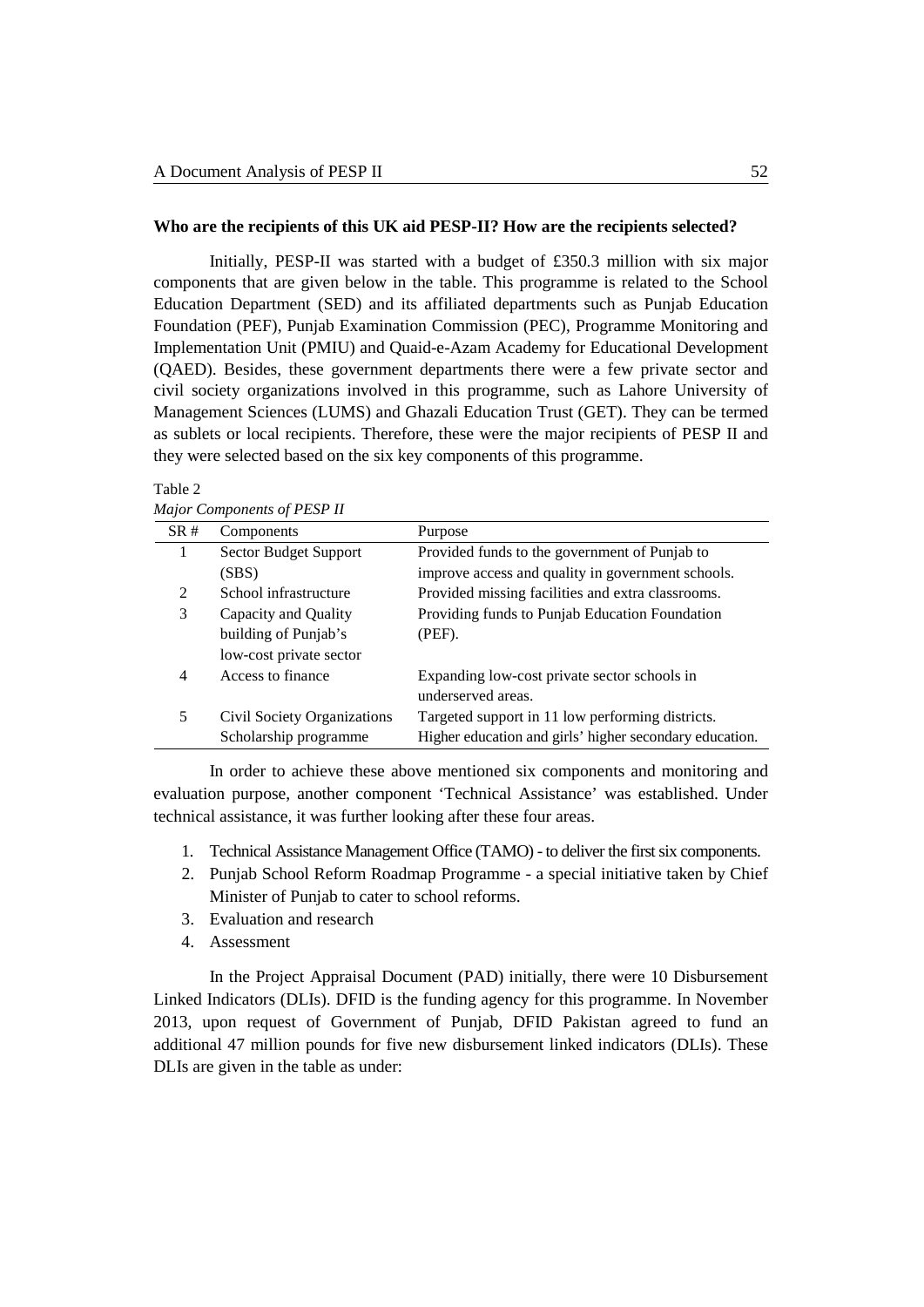Table 3

*Disbursement Linked Indicators (DLIs)* DLIs Description DLI 1 Field-based professional development: Strengthening field-based teaching advisory support for improved teacher performance. DLI 2 Teacher recruitment: Improving teacher quality at entry level. DLI 3 Teacher rationalization: Allocating teaching posts and teachers across schools based on school needs. DLI 4 School non-salary budgets: Setting and executing school budgets in line with school resourcing needs. DLI 5 Decentralized resource management: Decentralizing resource management powers to schools/school clusters. DLI 6 Teacher performance incentives: Incentivizing teacher and student performance by strengthening the link between monetary rewards and student achievement. DLI 7 Schools councils: Strengthening the capacity of and empowering communities to support, monitor, and promote school performance. DLI 8 Provision and use of system and school performance information: Regularly feeding relevant and reliable information to various levels to improve evidence-based school performance management. DLI 9 Private school vouchers: Strengthening programme design and expanding coverage of tuition-replacement vouchers to children from disadvantaged, urban households by increasing school choice to include private schools under a quality-assurance system. DLI 10 Stipends for secondary school girls. Increasing incentives, efficiency, and delivery performance for promoting the transition to and retention of girls at the secondary level. Additional DLI 1 Recruit 30,000 more teachers and 20,000 teachers to be moved to more crowded schools through the rationalisation process in FY 2014/15. Additional DLI 2 More credible school-based exams and introduction of additional mid-year school-based exam for poor-performing children. Additional DLI 3 Improve the examination and assessment system. Additional DLI 4 Improve development expenditure on education. Additional DLI 5 Support a Special Education component for inclusive schools.

In April 2015, the Punjab government requested for an additional fund release in sector budget support. To which the DFID agreed to fund additional £70 Million. The Punjab government has taken a key initiative - Chief Minister (CM) Punjab reform roadmap for education - for reporting mechanism. The services of special advisor to CM on the roadmap and secretary Sir Michael Barber were taken and through stock take the progress is monitored and discussed. CM roadmap is also a reform programme internally launched by the CM for SED.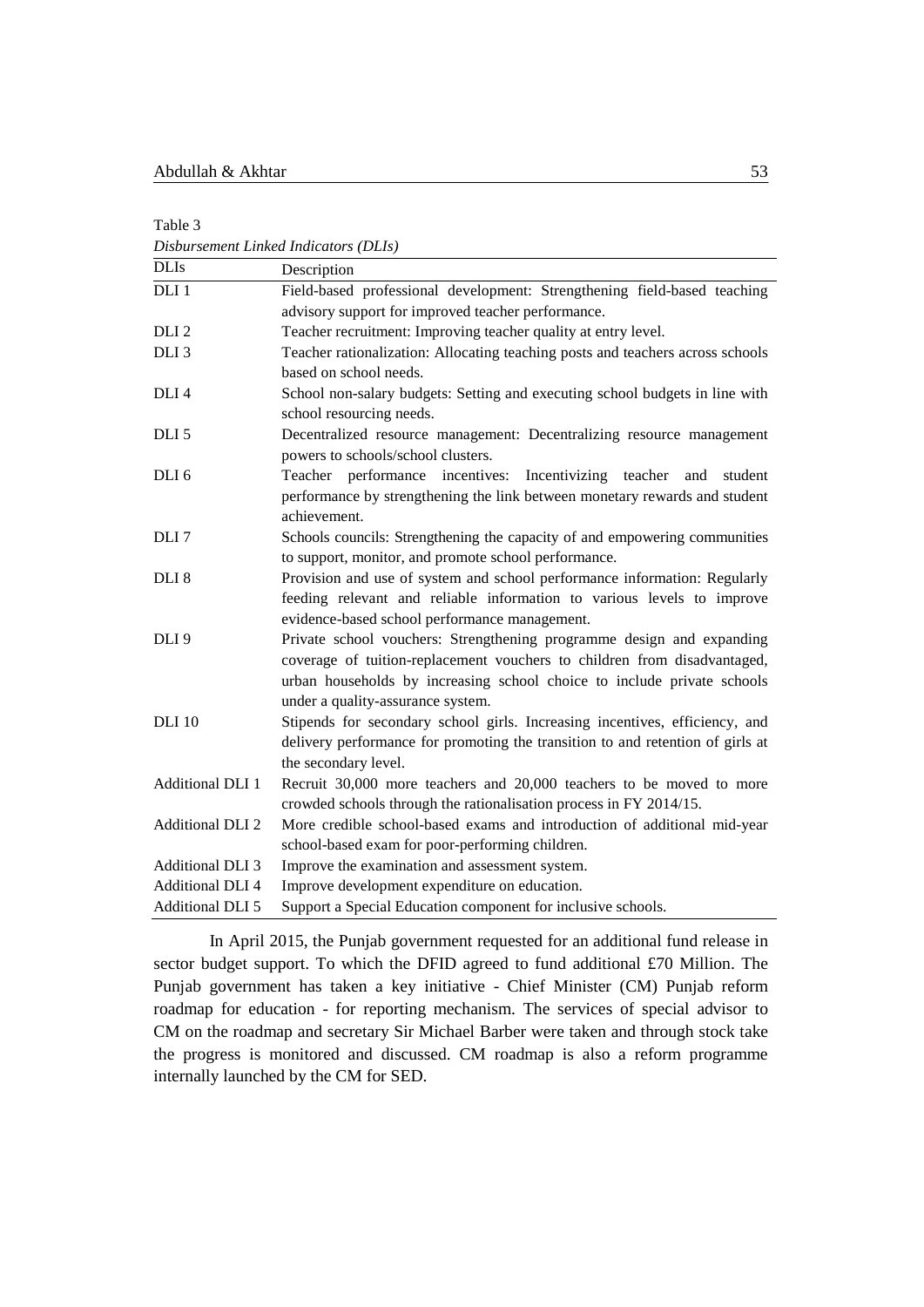Government of Punjab provided missing facilities in schools through the contractors IMC Worldwide. The contractor was selected through the OJEU process. IMC Worldwide identified three main priorities in missing facilities: shelter-less schools, overcrowded schools, and multi-grade teaching- one teacher teaches many courses in many classes. Technical Assistance Management Organization (TAMO) was established by Adam Smith International (ASI) partnering with McKinsey to address the seventh component of this programme i.e., technical assistance. It has started working since June 01, 2014.

Talking about the main recipient PEF, this department has been working on three fronts: Foundation Assisted Schools (FAS), Education Voucher Scheme (EVS), and New School Programme (NSP). DFID's funding has been assisting PEF to scale up the students in primary, middle and high schools under the above mentioned three programmes of PEF.

A bi-monthly stock take is another initiative under this programme and CM roadmap. It shares and monitors the performance to assess progress. Result and Activity Framework (RAF) is another internal document that tracks the institutional strengthening and roadmap process. DFID through its technical assistance supports achieving both these targets. RAF has five result areas and targets are monitored through bi-monthly stock take process.

Certain goals were revised in 2016 and new targets were set for 2018 in the CM school reform roadmap. The new 2018 goals for a refreshed Roadmap from January 2015 are:

- 1. High-quality teaching and learning in the classroom, which supports: teachers training and support; and classroom-level monitoring to ensure quality lesson delivery and regular assessment of pupils.
- 2. Strong leadership and accountability to assist the government of Punjab to develop a better system of selection, training and accountability of district and sub-district level managers and teachers.
- 3. A conducive learning environment which provides remedial support to primary and lower secondary classes to improve learning levels and ensure no child falls behind.
- 4. Enhancing the learning environment through improved school infrastructure and reducing the incidences of multi-grade teaching.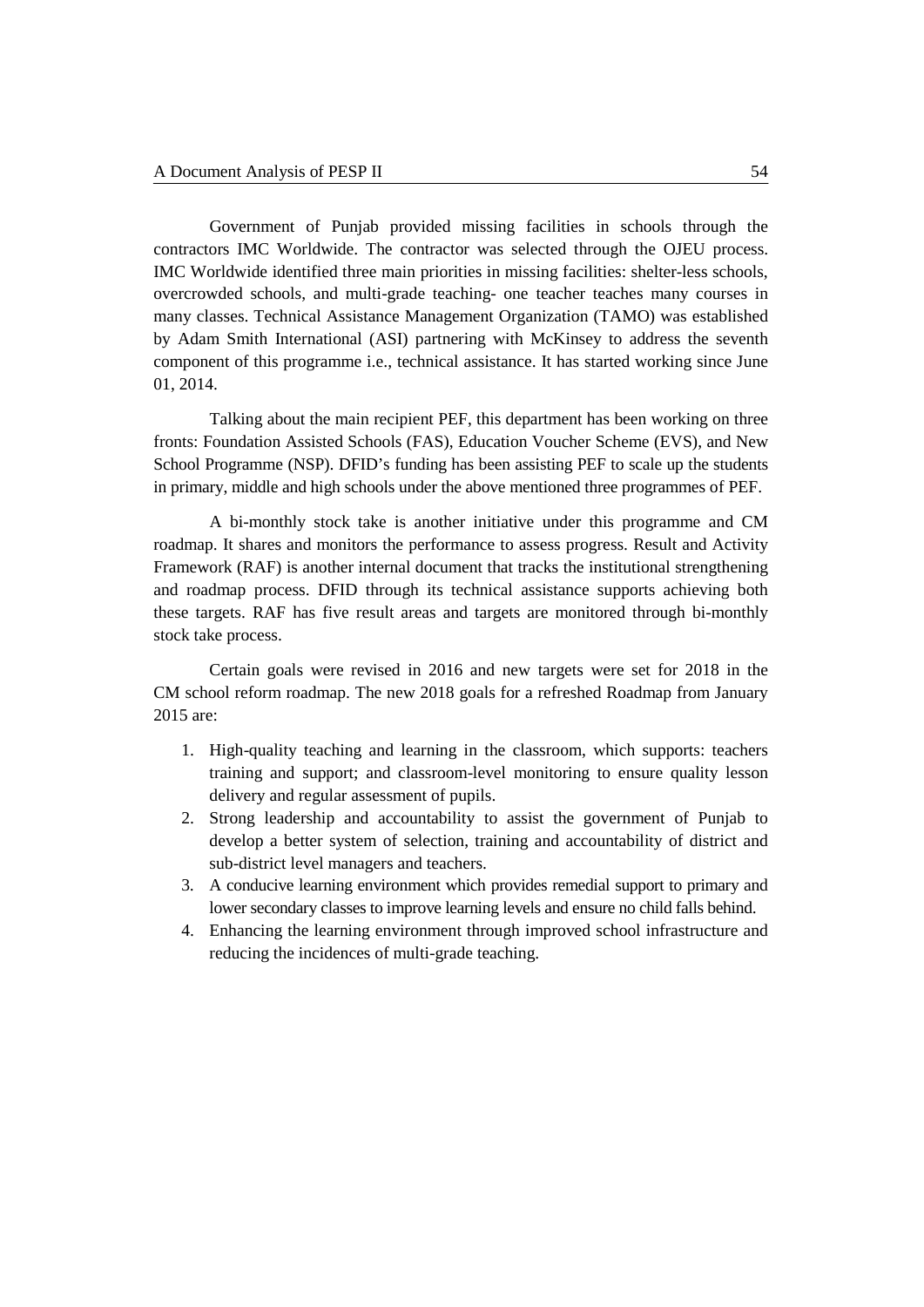#### **What specific interventions are introduced by UK aid through the PESP-II?**

In 2015, after the extension in the funds of this programme, the new budget was 420.5 million pounds. Given below are the details of the interventions introduced during this programme. Funds allocation against the seven components and interventions initiated against each component is as under:

Table 4

*Breakdown of Funds and Interventions for PESP II*

| SR#          | Components                                                            | Funds in $£$ Million |
|--------------|-----------------------------------------------------------------------|----------------------|
|              | <b>Sector Budget Support</b>                                          | 170.2                |
| $\mathbf{1}$ | School infrastructure                                                 | 104                  |
|              | Intervention of Humqadam project, implemented by IMC Worldwide.       |                      |
| 2            | Support to PEF to build capacity and quality                          | 68.6                 |
|              | Intervention of Education Voucher Scheme (EVS), New school            |                      |
|              | programmes, and Foundation assisted school programme.                 |                      |
| 3            | Access to finance-improving the availability of access to finance     | 9                    |
|              | for low-cost private schools (LCPS).                                  |                      |
| 4            | Civil Services Organizations (CSOs)                                   | 10.8                 |
|              | Identifying and enrolling out-of-school children in eleven districts. |                      |
| 5            | A scholarship programme-Intervention of PEEF scholarships for         | 10.9                 |
|              | higher secondary girls from southern Punjab, other provinces,         |                      |
|              | and for boys and girls at university level.                           |                      |
| 6            | Scholarship programme for tertiary level students                     | 18.2                 |
|              | Intervention National Outreach Programme (NOP) by LUMS to             |                      |
|              | enable the poorest to enter higher education.                         |                      |
| 7            | <b>Technical Assistance</b>                                           | 39.7                 |
|              | Intervention-TAMO a joint effort of Adam Smith International          |                      |
|              | (ASI) and McKinsey in contract with DFID support Government           |                      |
|              | of Punjab (GOPb) and all associated departments                       |                      |
| 8            | <b>Evaluation and Research</b>                                        | 2.5                  |

In the two selected districts of Punjab i.e. Rahimyar Khan and Muzaffargarh, BRAC and Ghazali Education Trust (GET) have set up 700 and 192 schools respectively with the help of PEF. This ensures the out of school children to be in schools. Through Strengthening Participatory Organization (SPO) DFID is working in Bahawalpur and Bahawalnagar district to identify and enroll out of school children.

In 2016, the Performance Management System (PMS) was institutionalized in all 36 districts of Punjab. Literacy and Numeracy Drive (LND) is another indicator that is added to share the performance in the District Review Committee (DRC). This LND test helps in achieving Student Learning Outcome (SLO) for students. It specializes in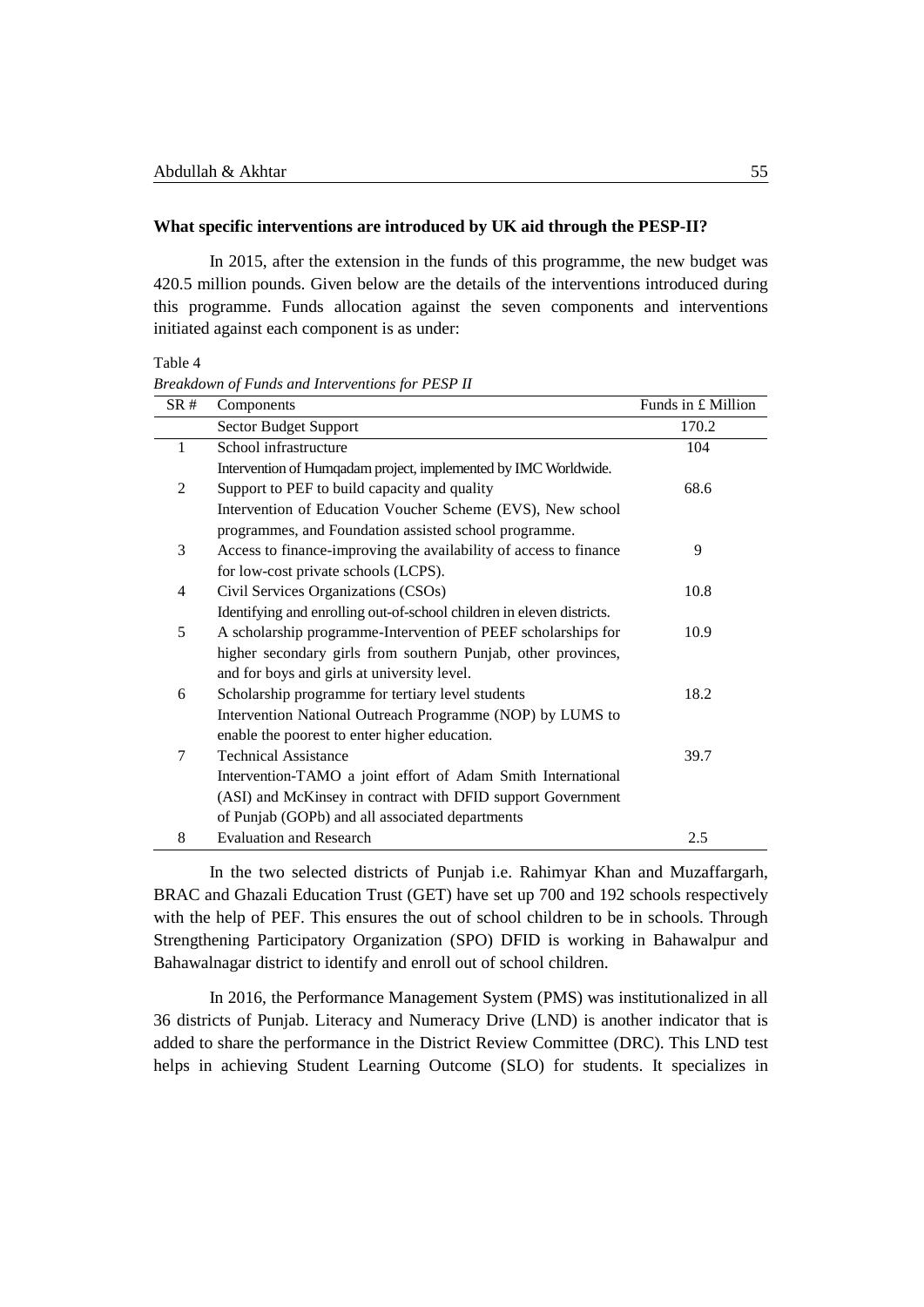enhancing the capabilities of students in English and Mathematics subjects and then these are evaluated to see the skills of students. A Human Resource Management Information System (HRMIS) was completed as a pilot in two districts: Hafizabad and Sheikupura. This pilot project involved the automation of information on transfers, postings, promotions, and disciplinary proceedings. The HRMIS provided a management tool to the Executive Districts Officers (EDO) of District Education Authorities to manage teachers. Through this initiative, the teacher attendance problem was catered. Monitoring and Evaluation Assistants (MEAs) visit the schools to monitoring the performances.

Latest review report of DFID informs that TAMO has supported Punjab Curriculum and Textbook Board (PCTB) for grade four and five textbooks which will be printed in 2018-19 academic year.

## **Discussion**

Table 5

The main question of the study was to critically review the Punjab Education Sector Programme (PESP) phase II and analyze its influence on the education indicators of Pakistan. The review through document analysis has been made in the above section. This segment will address the influence of PESP II on the education indicators of Pakistan. The pertinent intervention was related to PEF. This intervention has helped in the enrolment of students throughout the province. The schools have been funded by PEF and it was awarded the amount by DFID. The present enrolment that has been made through PEF is an attribute of this PESP II.

| Programs                          | Institutions | Enrolment |         |           |
|-----------------------------------|--------------|-----------|---------|-----------|
|                                   |              | Male      | Female  | Total     |
| Foundation Assisted Schools (FAS) | 3.347        | 885,768   | 739.379 | 1.625.147 |
| Education Voucher Scheme (EVS)    | 1,673        | 211.430   | 171.048 | 382,478   |
| New School Programme (NSP)        | 2,060        | 90,521    | 79.027  | 169.548   |
| Total                             | 7,080        | 1,187,719 | 989.454 | 2,177,173 |

*Institutions and Enrolment in 2016-17 the Punjab Education Foundation (PEF)*

*Source:* Pakistan Education Statistics (2016-17)

A significant uplift in the enrolment is seen in table 5. It shows that the reform efforts and budgetary support of DFID are making gradual improvements. This is also supported in the literature that increased aid significantly contributes to the increased enrolments. Birchler and Michaelowa (2016) elaborated the role of increased donor aid in the successful increase in the enrolment of students over 15 years. Evaluating and assessing the impact of intangible developments like quality education, capacity building, and institutional strengthening are far from easy. Identifying sustainable improvement is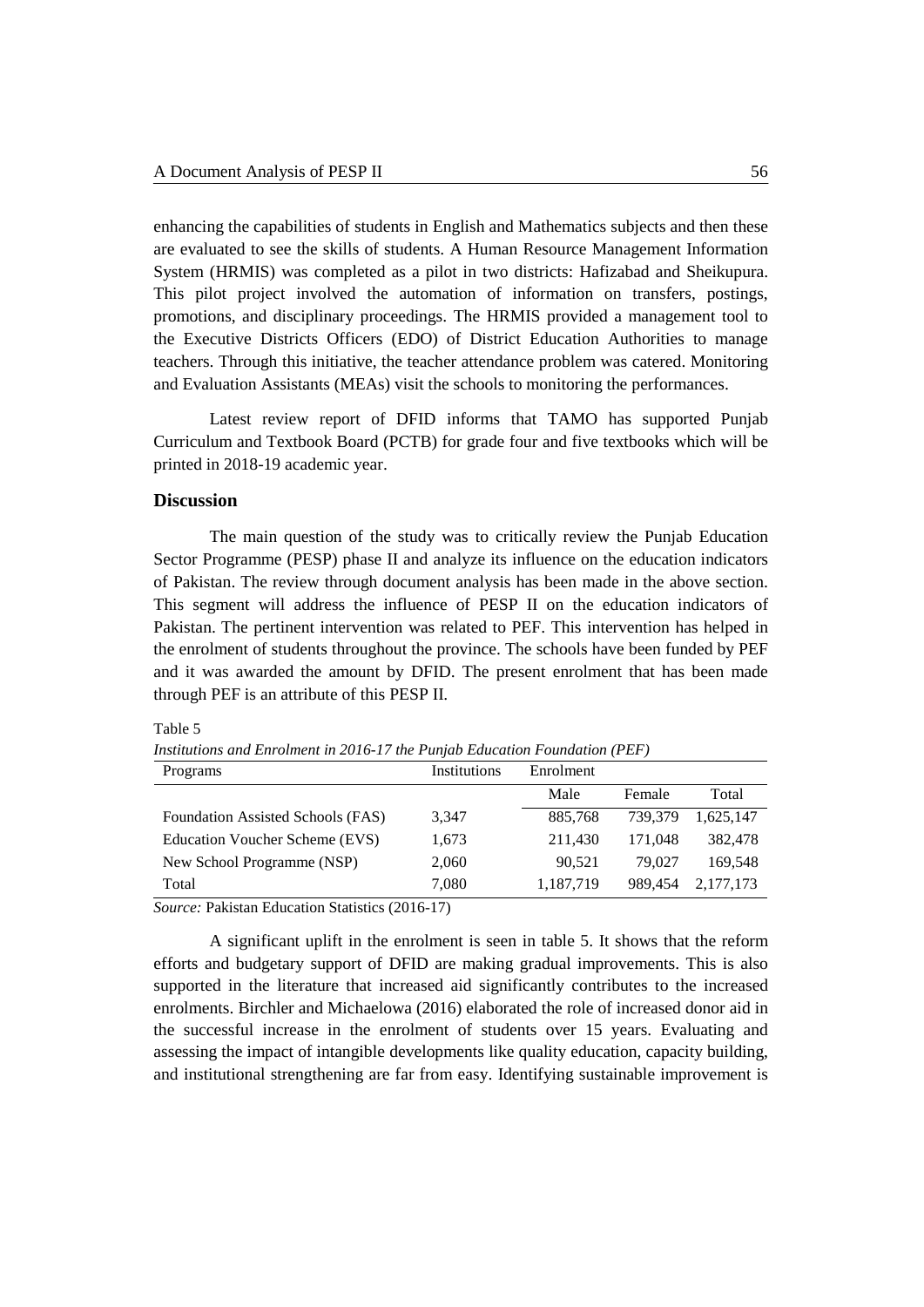even more difficult as it is embedded in the social, political and economic contexts alongside other contributory factors (Riddell, & Zarazua, 2016). Other indicators such as an increase in providing the missing facilities including: boundary walls, drinking water, toilets and basic infrastructure in schools of Punjab has been increased over the last decade (Programme Monitoring and Implementation Unit, 2019). Chaudhry, Abdullah, and Khatoon (2017) found out in a study based in Punjab that absenteeism of students affects the quality of education and learning outcomes. EVS might help address this issue as it is catering to a huge number.

The quality indicators can be assessed through the learning outcomes of students. Abdullah and Bhatti (2018) studied the quality of academic performance of students in Pakistan and found rote-based education and assessment system, outdated curricula and old teaching methodologies as the main causes of failure. The provision of advanced and animated textbooks and curricular revisions by PESP II might help in enhancing the learning outcomes of the students. For that, Pakistan is going to take a promising step by participating in the coming Trends in International Math and Science Study (TIMSS) in the year 2019 (NEAS, 2018), followed by participation in Programme for International Student Assessment (PISA). Research informs us that participation in such competitive large assessments measures the learning of students, hence reporting better on the quality of education. District education ranking reports of *Alif Ailaan* also suggest incremental improvements in the Punjab Province. The districts are ranked based on the scores that include: an overall education score, learning and retention score (Alif Ailaan, 2018).

Apart from these contextual and education indicators, a striking attribute of DFID is transparency. As it is a key finding of this research. DFID works with an international agency to manage funds. The stocktake is a document that is generated every fortnight. This stocktake document enlists the details of the previous stock, its usage, and the details of the spending. Stocktake also informs the high-ups about the next requisition demand. This stocktake document is filed on a fortnightly basis and is used in procurement, audit, annual review and other monitoring and evaluation purposes. Similarly, there are other supporting documents, the likes of, Result Assessment Framework (RAF) and Value for Money (VfM). RAF is a continuous evaluation document that UK aid has maintained throughout the aid programme. It gives continuous feedback. VfM is the evaluation of the output and input ratio and the impact of interventions on the target audience.

What is found in the document analysis about aid evaluation is that DFID conducts a third party evaluation of the programme and project every year. On top of that, there is a continuous evaluation of the aid. Every detail of the amount spent along with its particular head is placed on the online resource web portal of 'Devtracker.' DFID believes in transparency and all the facts and figures are made public on the website. On the part of DFID, the projects under each programme are started by seeking a proposal.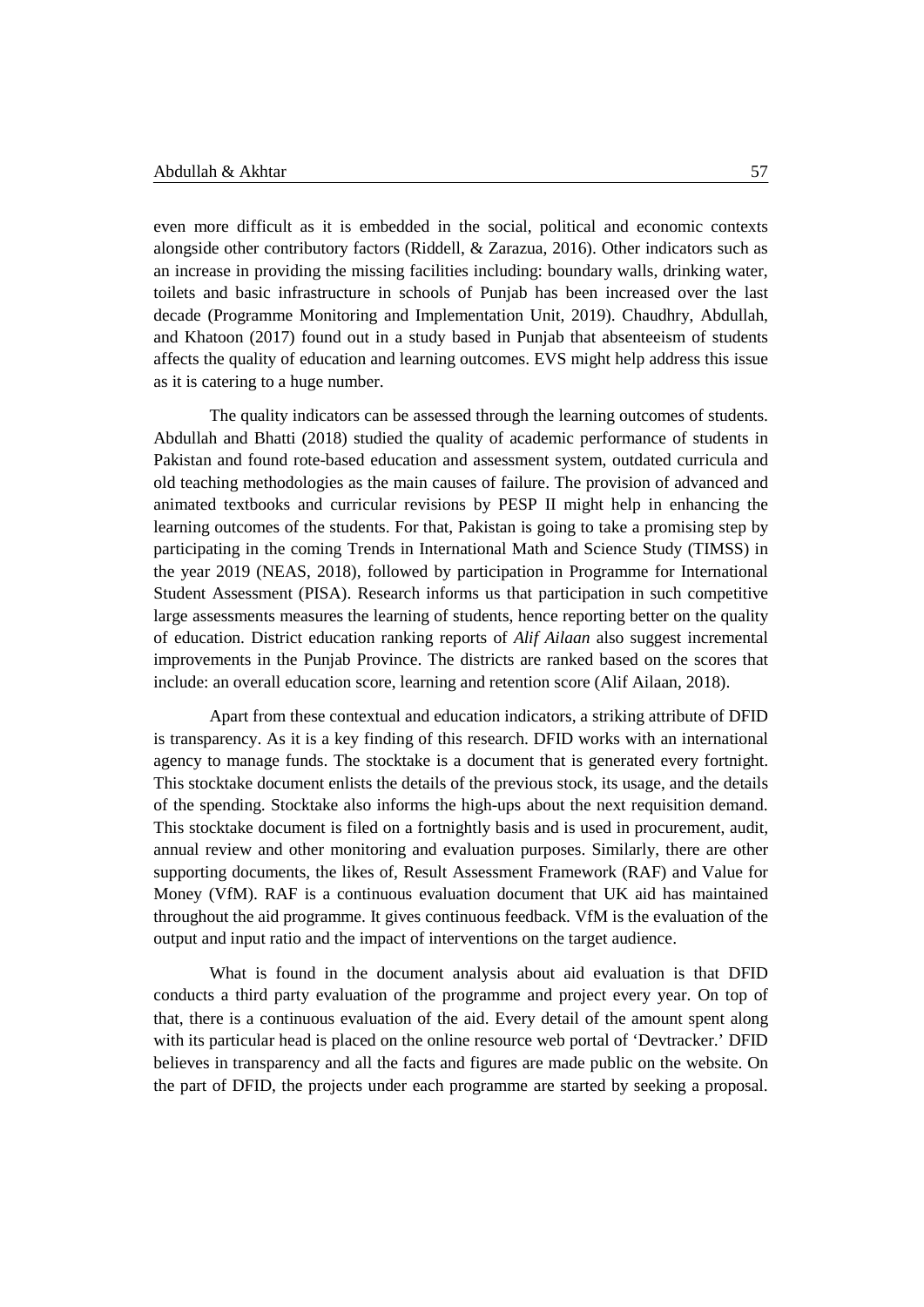The bid and agreement, the contract and terms are all made public by DFID. This is how the external evaluation of UK aid remains the pivotal factor in its programmes. The qualitative targets that are yet to be achieved by Punjab are possible through continuous and persistent efforts of DFID and Punjab government. Birchler and Michaelowa (2016) reckoned that the effect of foreign aid can be obtained by utilizing it on educational facilities and training. This is how the answer to the main question of this research was achieved.

## **Conclusions and Recommendations**

In a nutshell, it is concluded that the education system of Pakistan is, slowly but surely, getting better. The chase of sustainable development goals, target 4 is underway. Pakistan has improved its education system. The provision of quality education has become one of its priorities. UK aid has helped and assisted the education system of Pakistan. In Punjab, a long-term programme, PESP II, has been initiated that is the largest on education by UK aid in any country. It has many facets. Each facet deals with a different aspect. Government support is a must for any foreign aid agency to work smoothly. The Punjab government has provided support through each of its relevant departments of education. UK aid has been working smartly on the educational changes that it intends to bring. The reliance on the private sector should be channelized and more local partners shall be given aid in smaller projects or sub-projects. The change in the government in Punjab and at the national level shall halt the progress of PESP II, neither the reform programme.

UK aid, like all developed countries, should preach equity and equality in education. The dynamics and local demographics, especially of rural areas, should be closely understood before devising any strategy for them. The lessons learnt by UK aid should be shared at the governmental level so that they can be incorporated in the policy formation and planning is done to execute them better in the future. The self-sufficiency of the local-partners needs to be enhanced to make them independent. This can make the departments work smoothly and on course without the UK aid. For the first year, the UK aid should give aid to these partners and enable them to generate their resources to become self-sufficient and reliant. More focus should be given to achieving qualitative attributes such as education quality and student learning outcomes in the context of Pakistan. Achieving these targets can term this aid helpful.

# **References**

Abdullah, N. A., & Bhatti, N. (2018). Causes of Failure in Quality of Academic Performance of Students in Public Sector Schools of District Sheikhupura. *Journal of Education and Educational Development, 5*(2)*,* 289-305*.* doi: <http://dx.doi.org/10.22555/joeed.v5i2.1655>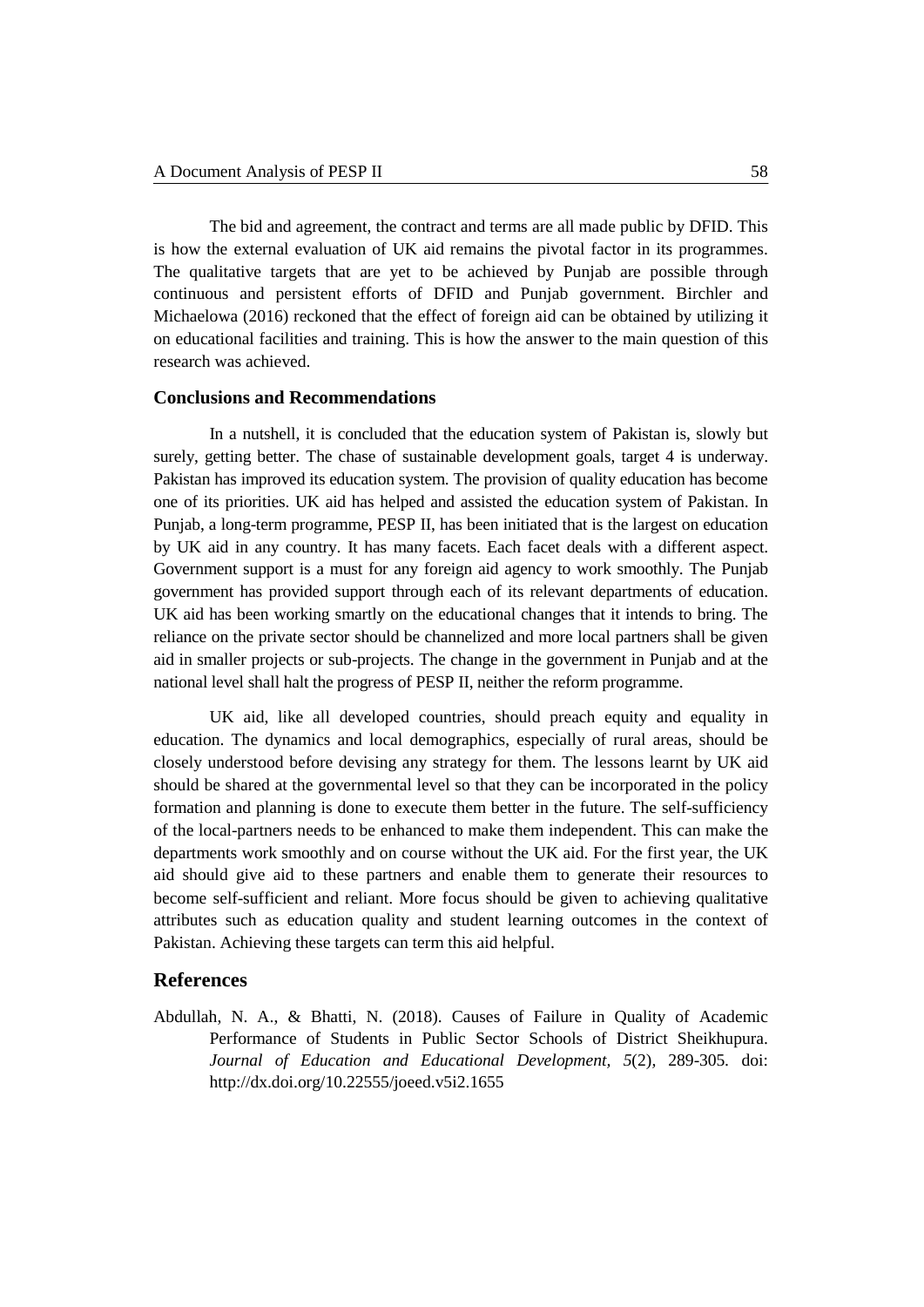- AlifAilaan (2018). *Pakistan District Education Rankings 2017.* Islamabad: Alif Ailaan. Vi-66 pp. Retrieved from: [https://elections.alifailaan.pk/wp-includes/file/](https://elections.alifailaan.pk/wp-includes/file/DER17.pdf) [DER17.pdf](https://elections.alifailaan.pk/wp-includes/file/DER17.pdf)
- Anwar, M. & Awan, S. (2010). Aid effectiveness in education sector of Pakistan. *Pakistan Journal of Social Sciences, 30*(2), 355-371.
- Anwar, M. M., Khan, G. Y., & Khan, S. J. I. (2017). The impact of foreign aid on education in Pakistan. *Journal of Education in Black Sea, 3*(1), 106-115.
- Birchler, K., &Michaelowa, K. (2016). Making aid work for education in developing countries: An analysis of aid effectiveness for primary education coverage and quality. *International Journal of Educational Development, 48*, 37-52.
- Bowen, G. A. (2009). Document analysis as a qualitative research method. *Qualitative Research Journal, 9*(2), 27-40.
- Burde, D. (2004). International NGOs and Best Practices: The art of Educational Lending. In G. Steiner-Khamsi. *The global politics of educational borrowing and lending.* New York (NY): Teachers College Press.
- Chaudhry, A. Q., Abdullah, N. A., &Khatoon, M. (2017). Factors causing absenteeism among the students of secondary level schools. *Journal of Punjab University Historical Society, 30*(1), 11-25. [http://pu.edu.pk/images/journal/History](http://pu.edu.pk/images/journal/HistoryPStudies/PDF_Files/1_V-30-No1-Jun17.pdf) [PStudies/PDF\\_Files/1\\_V-30-No1-Jun17.pdf](http://pu.edu.pk/images/journal/HistoryPStudies/PDF_Files/1_V-30-No1-Jun17.pdf)
- Corbin, J. & Strauss, A. (2008). *Basics of qualitative research: Techniques and procedures for developing grounded theory* (3<sup>rd</sup>ed.). Thousand Oaks, CA: Sage.
- Development Tracker (2019). *Punjab Education Sector Programme II*. UK Department for International Development. Retrieved from: [https://devtracker.dfid.gov.uk/](https://devtracker.dfid.gov.uk/projects/GB-1-202697/documents) [projects/GB-1-202697/documents](https://devtracker.dfid.gov.uk/projects/GB-1-202697/documents) (on July 17, 2019).
- Government of Punjab (2018). *Citizens budget 2017-18: Inclusive growth for all*. Retrieved from:<https://finance.punjab.gov.pk/system/files/cb.pdf>
- Institute of Social and Policy Sciences (2017). *Public financing of Education in Pakistan. Analysis of federal, provincial and district budgets 2010-11 to 2016-17*. Islamabad: ISAPS Publications.
- Mahmood, H., Siddiqi, M. W., Iqbal, A., & Tabassum, M. A. (2009). Impact of foreign aid and levels of education on democracy in Pakistan. *World Academy of Science, Engineering and Technology, 39,* 1056-1059.